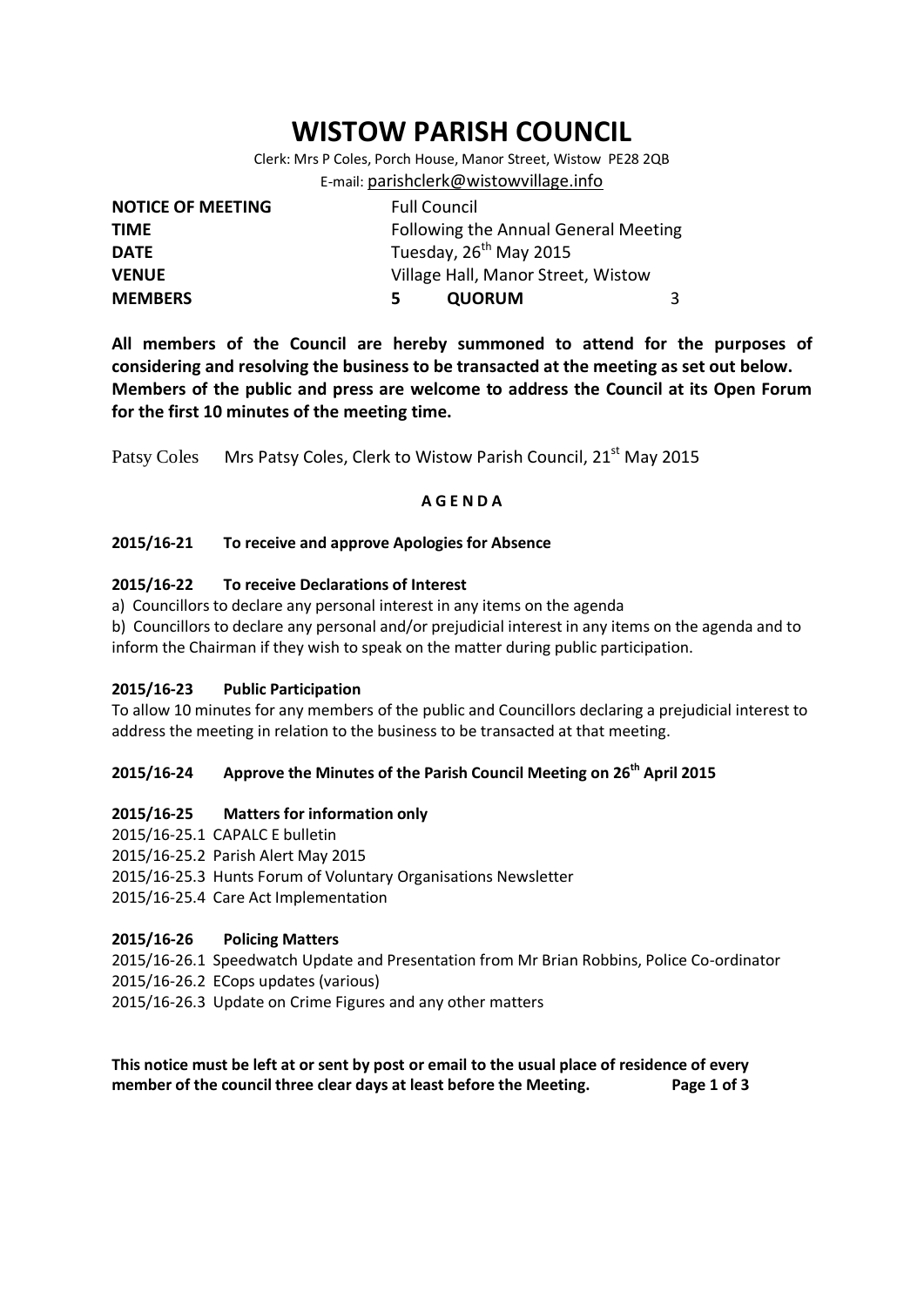Page 2

**2015/16-27 To receive reports from County and District – Mr M Tew, Mr P Bucknell and Mrs A Curtis**

**2015/16-28 Finance** a) to approve the Financial Statement and Cashflow for 2015/16 - April b) to approve payment of outstanding amounts Clerk's salary May 2015 £241.16 (28 hours at £8.613) Clerk's expenses May 2015 £ 14.00 (£4 elec meter, £10 comp) CGM grass cutting April 2015 £675.00 CAPALC Annual Renewal £206.79 Mrs W Pye, internal audit £ 50.00 Income of £50 from sale of PC1

## **2015/16-29 Correspondence**

2015/16-29.1 Electoral review of Cambridgeshire, Draft recommendations

#### **2015/16-30 To consider any Planning Applications received**

2015/16-30.1 1401057FUL Land North of Thatched Cottage, Church Street, appeal to the Secretary of State.

## **2015/16-31 Highways Report/Traffic Matters**

2015/16-31.1 MVAS purchase – update on outstanding matters 2015/16-31.2 Any other outstanding issues

#### **2015/16-32 Maintenance Issues**

2015/16-32.2 Playground – any outstanding matters – see saw repaint instructed 2015/16-32.3 Playground rota/risk assessment forms – Mr Carter May, Mr MacInnes June 2015/16-32.4 Pollarding on Mill Road – revised quote received for £35 per tree 2015/16-32.6 Any streetlight issues.

#### **2015/16-33 Administration Issues**

2015/16-33.1 Clerk's Vacancy, one application 2015/16-33.2 Parish Councillor Vacancies, two now exist, with two possible candidates 2015/16-33.3 Douglas Tonks non payment of Tax, no further update

#### **2015/16-34 Annual Audit**

2015/16-34.1 Mrs Pye has now carried out the internal audit, one correction regarding the fixed asset register to be made to our Audit Pages

2015/16-34.2 Acceptance of the accounts and the Annual Governance statement should be dealt with once the internal audit is completed, we therefore need to revisit and reconfirm the following To approve the accounts and confirm they truly reflect the financial position

To approve the account statements shown in the annual return

To read and approve the annual governance statement

**This notice must be left at or sent by post or email to the usual place of residence of every member of the council three clear days at least before the Meeting. Page 2 of** 3